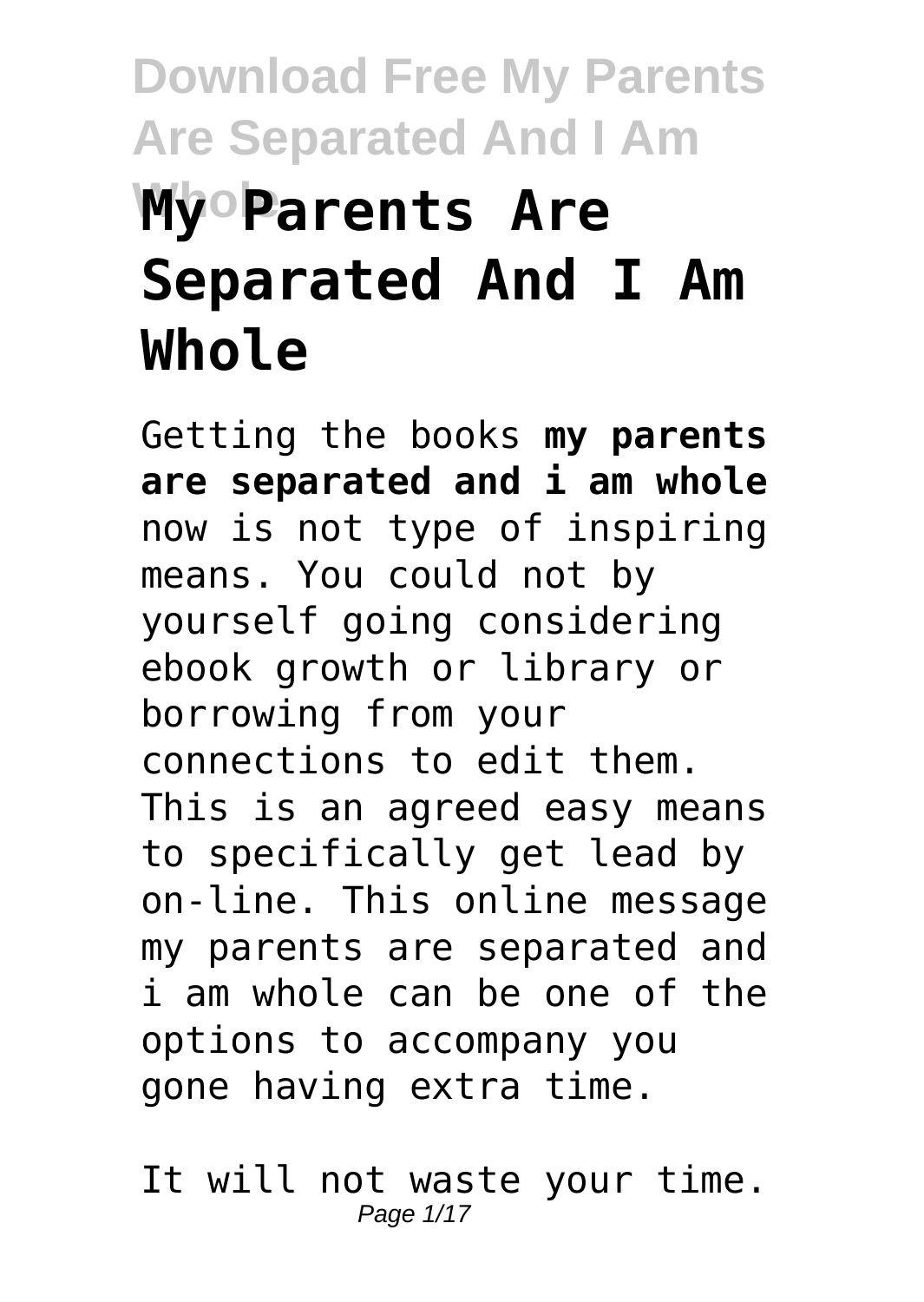**Whdertake me, the e-book** will totally sky you additional matter to read. Just invest tiny mature to read this on-line broadcast **my parents are separated and i am whole** as skillfully as review them wherever you are now.

I Have Two Homes | Kids Book READ ALOUD (Divorce \u0026 Kids) Tiktok videos that kids with divorced parents can relate compilation  $\Box\Box\Box$ Life After My Parents Divorce | Caspar Lee: storybooth Stars When my Parents Forgot how to be Friends *How to Deal with Parent's Divorce: My Experience + Tips | KATMAS 3* Page 2/17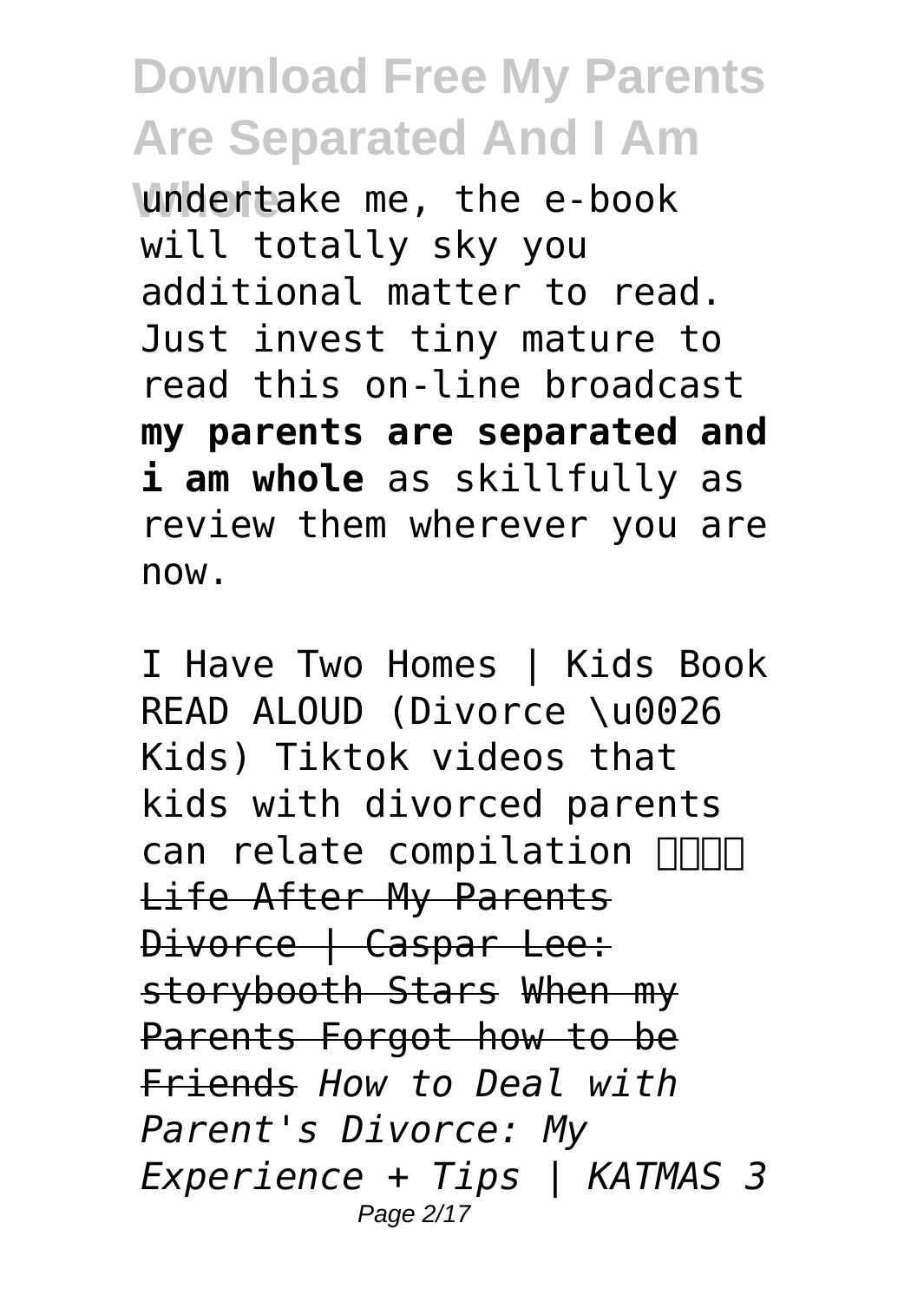**Whole** Remember Me: Children's Voices After Separation When My Parents Forgot How to Be Friends | Children Story Book **If Your Parents are Getting Divorced (Watch This Video)** Inside the Brains of Children Separated from Parents

Why My Parents Got Divorced *27: My Parents' Divorce Still Hurts, with Leila Miller* Children Of Divorce Reveal Their Secret Thoughts | The Oprah Winfrey Show | Oprah Winfrey Network *I Didn't Know My Parents Were Getting A Divorce MY PARENTS GOT A DIVORCE My Two Homes by Claudia Harrington* **My Parents Are Divorced - Book Trailer 10 Signs Your** Page 3/17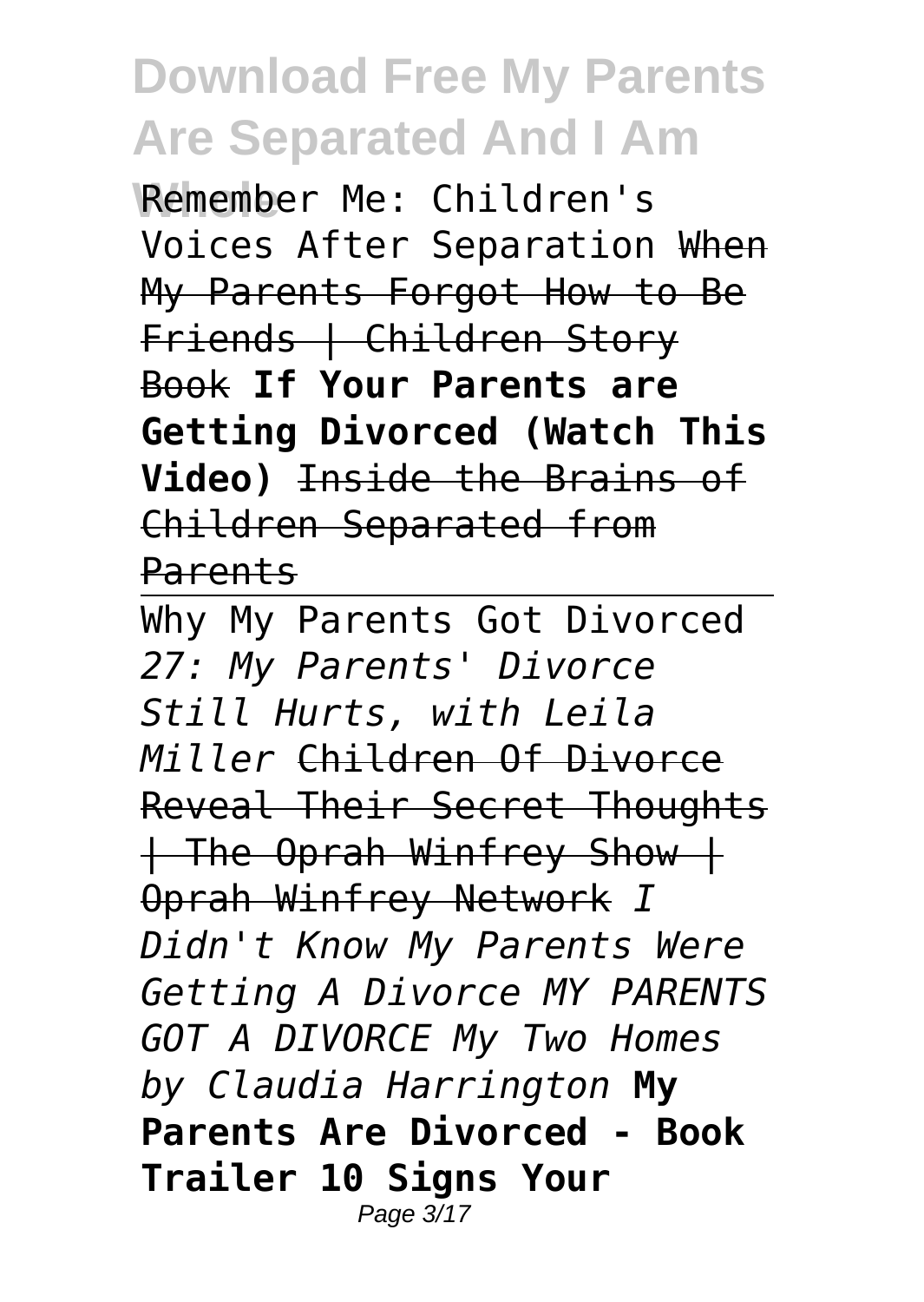**Whole Parents are Making You Depressed** *OUR FAMILY SEPARATED ON PREGNANCY TEST DAY* How to Deal With Your Parents' Divorce **My Parents Got Divorced | My Story** My Parents Are Separated And Government has said, for families where parents are separated, children under 18 can move between both homes. But it's important to do what's safe and right for everyone. 3 things to think about when deciding whether a child should visit both homes are: the children's health. whether there's risk of infection.

 $Separation$  and divorce  $\ddagger$ **NSPCC**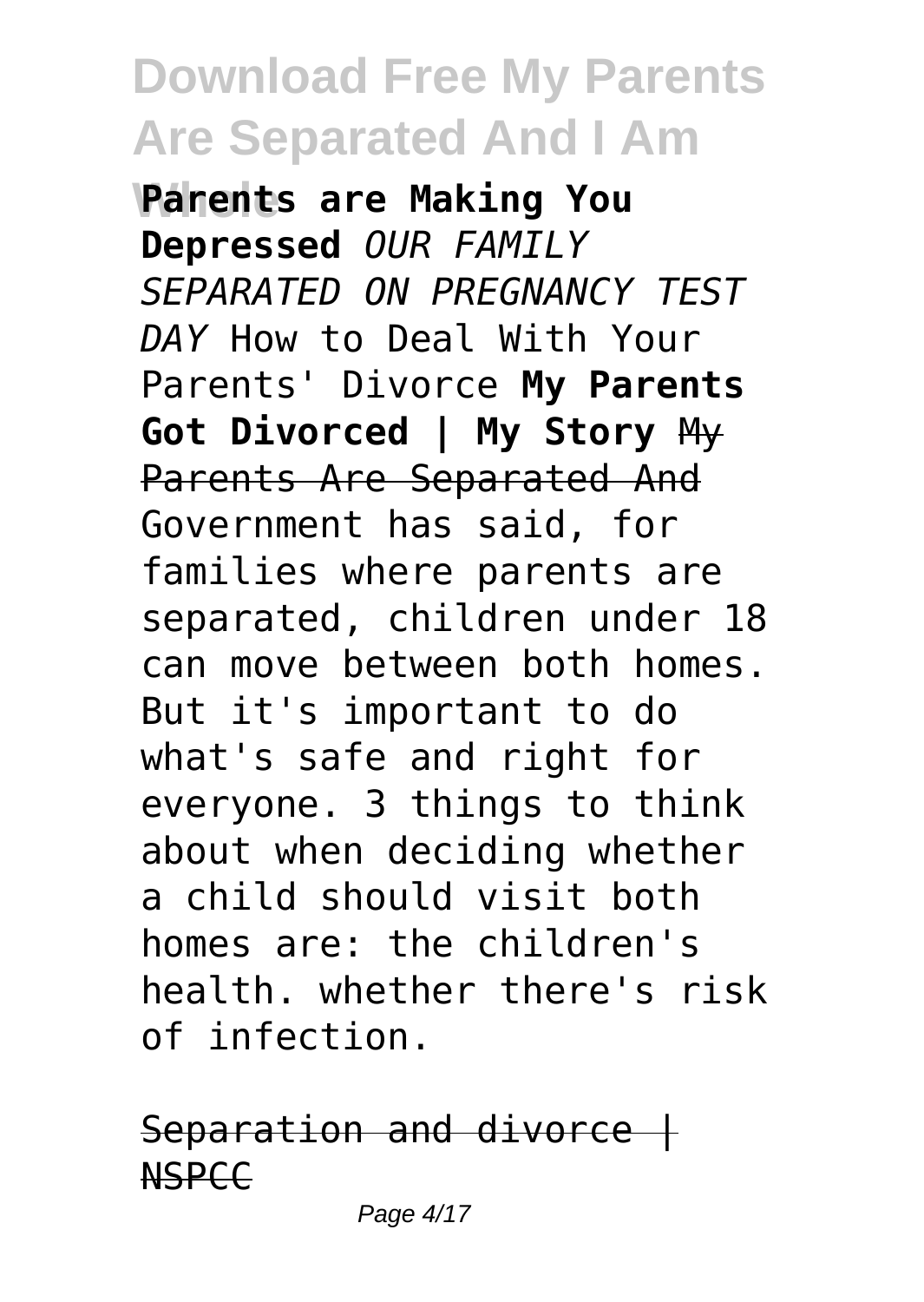**Buy My Parents are Separated** and I am Whole First Edition by Seydel, Andrea (ISBN: 9781515269168) from Amazon's Book Store. Everyday low prices and free delivery on eligible orders.

My Parents are Separated and I am Whole: Amazon.co.uk ... My parents are separating . Sometimes after parents separate they find it hard to agree on important things and will ask the court for help. Cafcass knows that this can be a really hard time for...

My parents are separating -Cafcass - Children and Family ... Page 5/17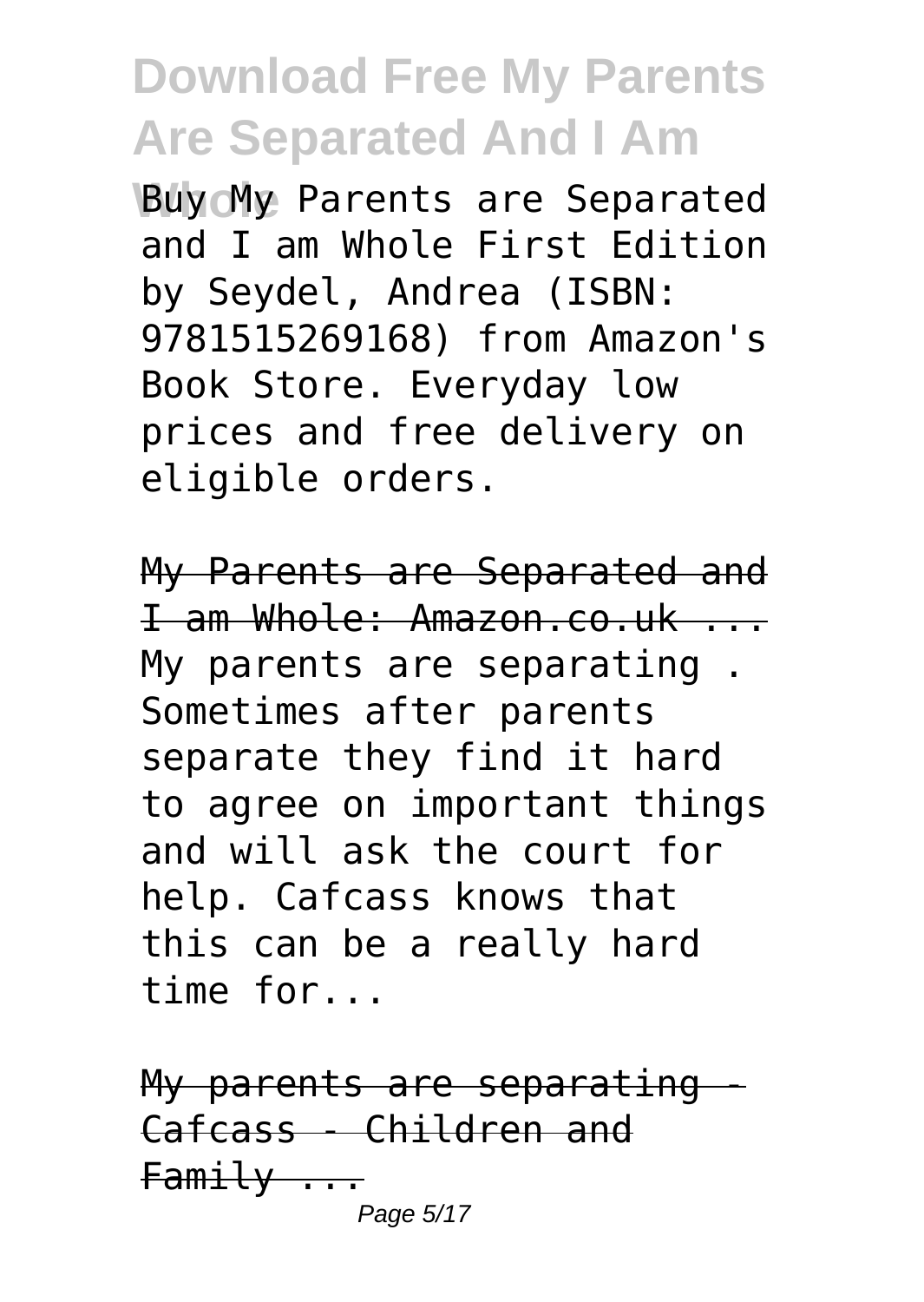**These are her top tips for** separated parents. Childcare arrangements. Plans can be informally agreed between separated parents or may be formally set out in a court order. These arrangements cover who a child will live with, the timescale and the amount of time they spend with others.

Co-parenting Tips During Self Isolation For Divorced  $And \n$ ...

They just got separated today. There is no final legal decisions or anything and my mom and I left the house. My dad blocked my mom's credit cards and he refused to give us one of Page 6/17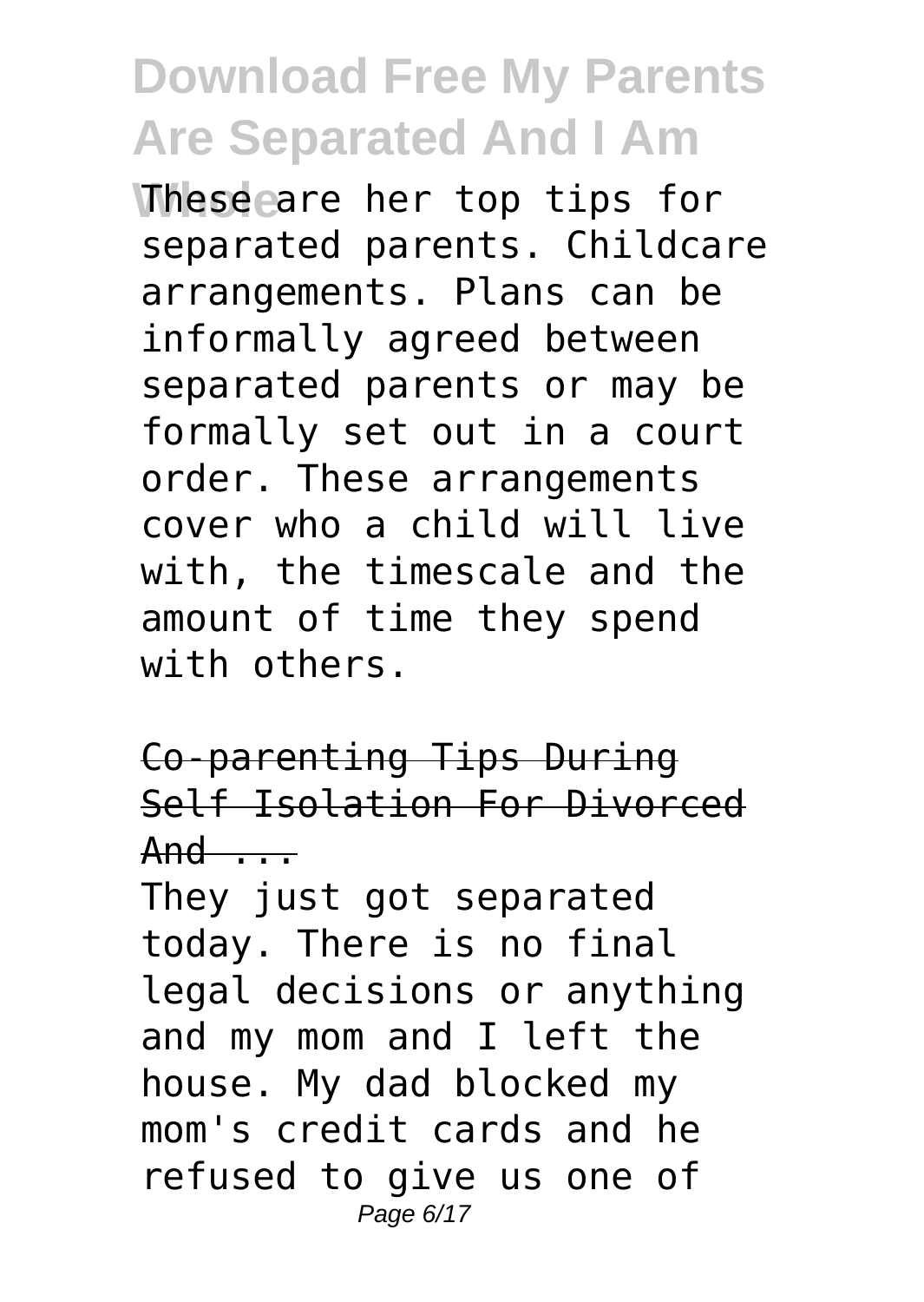**Woccars we had. All we have** are some of our clothes and a debit card that has about 2000 dollars. We walked down to one of the nearest hotels and we are going to sleep here tonight, but I'm afraid that we don't have ...

My parents are separated?  $+$ Yahoo Answers How should parents comply with a court-orders for contact? How are child maintenance payments impacted? Can I visit my child in care/residential home? My child contact centre is closed: What alternatives are being made? Where can I go for help and advice? This is a fast-Page 7/17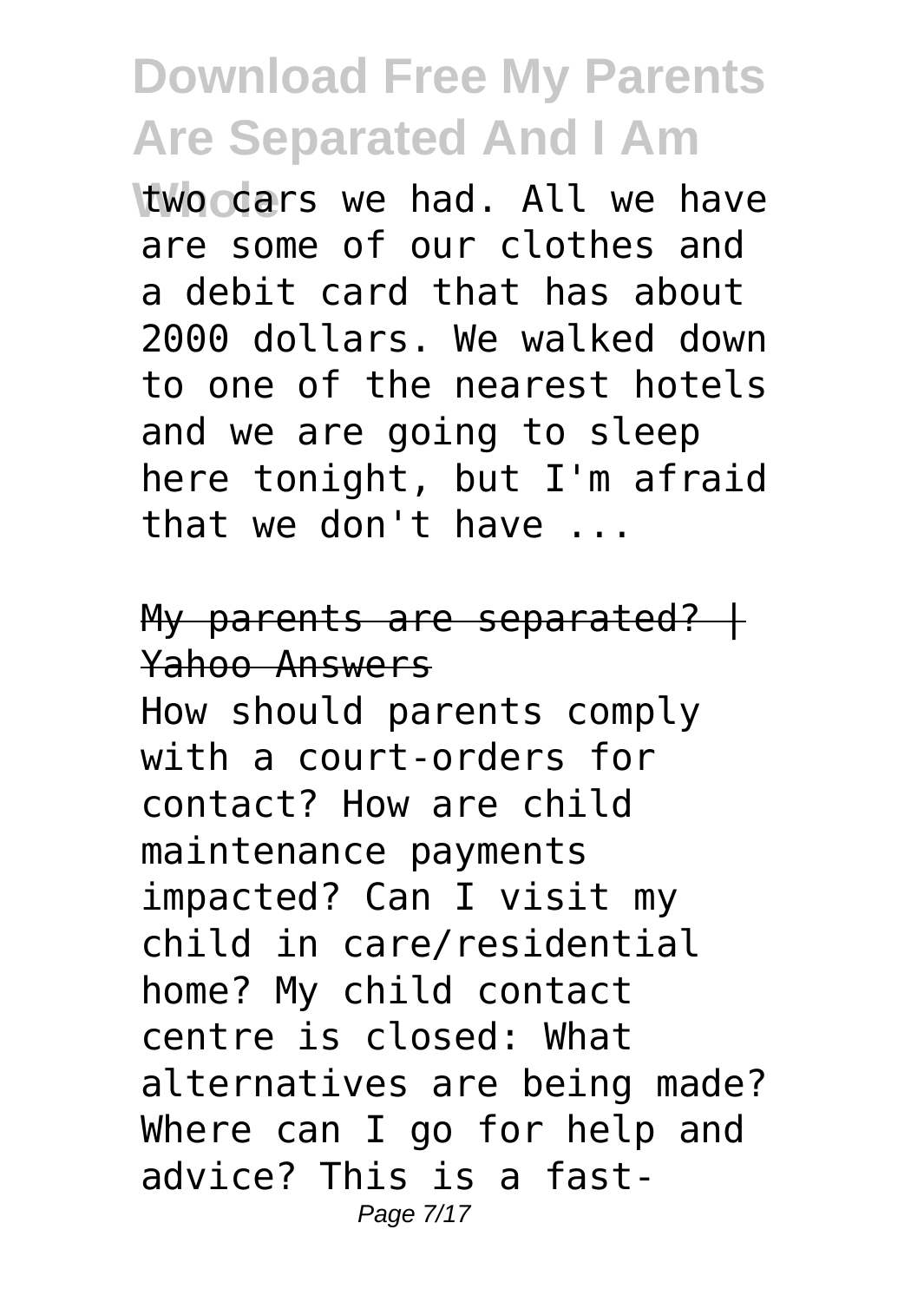**Whole** moving issue and the briefing should be read as correct at the time of ...

Coronavirus: Separated Families and Contact with Children ...

Despite my best efforts, my daughter still wondered if she was in any way to blame for what happened, which just makes me think I should have rammed the point home even more. Of course, it's possibly sensible to acknowledge that this thought is likely to occur to most kids affected by separation at some stage, regardless of your efforts, and your attentions will be required to address this. Page 8/17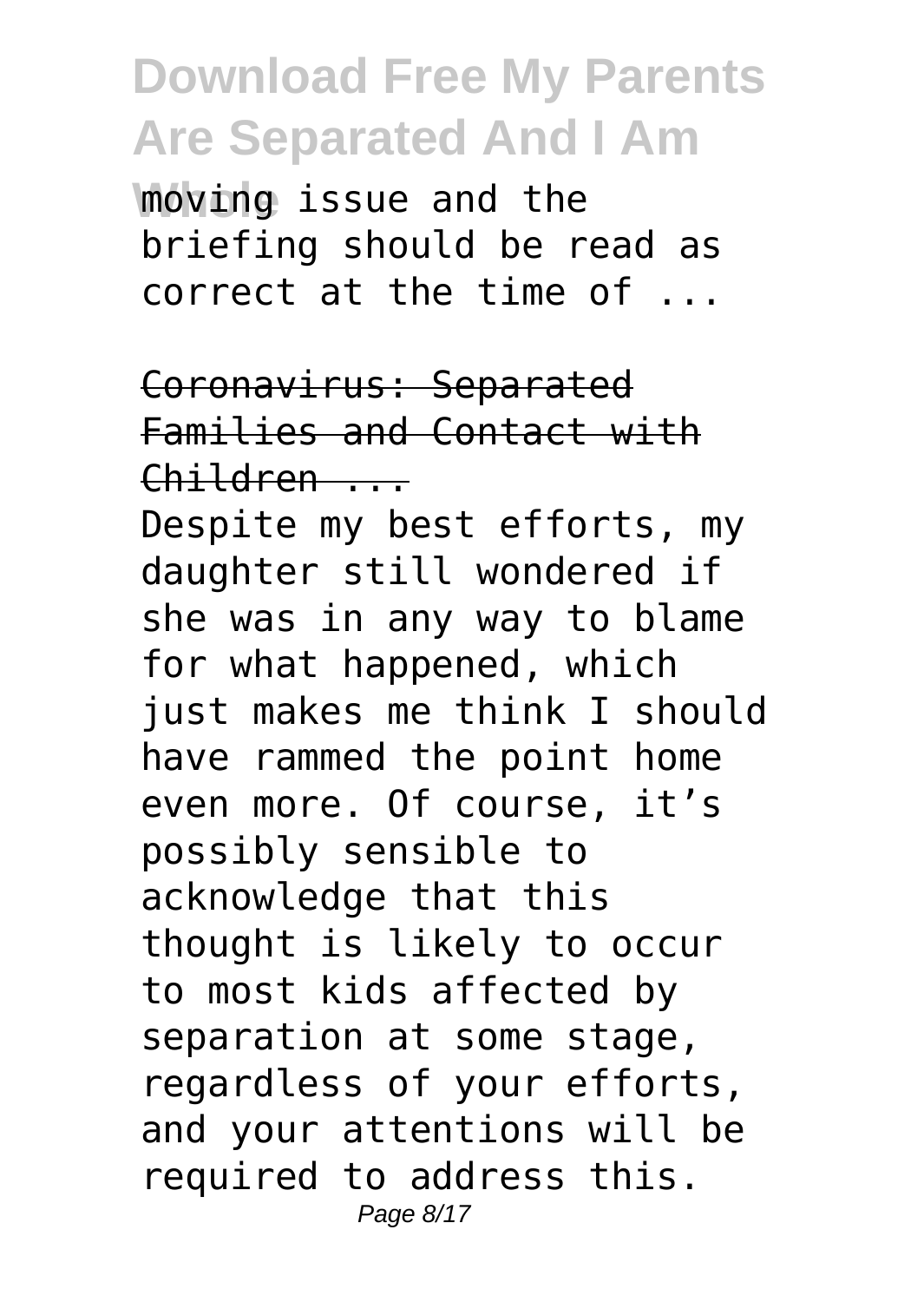How To Tell A Child Their Parents Are Separating - BLB

...

The Separated Parents Information Programme (SPIP) is a course which helps you understand how to put your children first while you are separating, even though you may be in dispute with your child's other parent. The course helps parents learn the fundamental principles of how to manage conflict and difficulties.

Separated Parents Information Programme Cafcass ... If you're divorcing or separating from your partner Page  $9/17$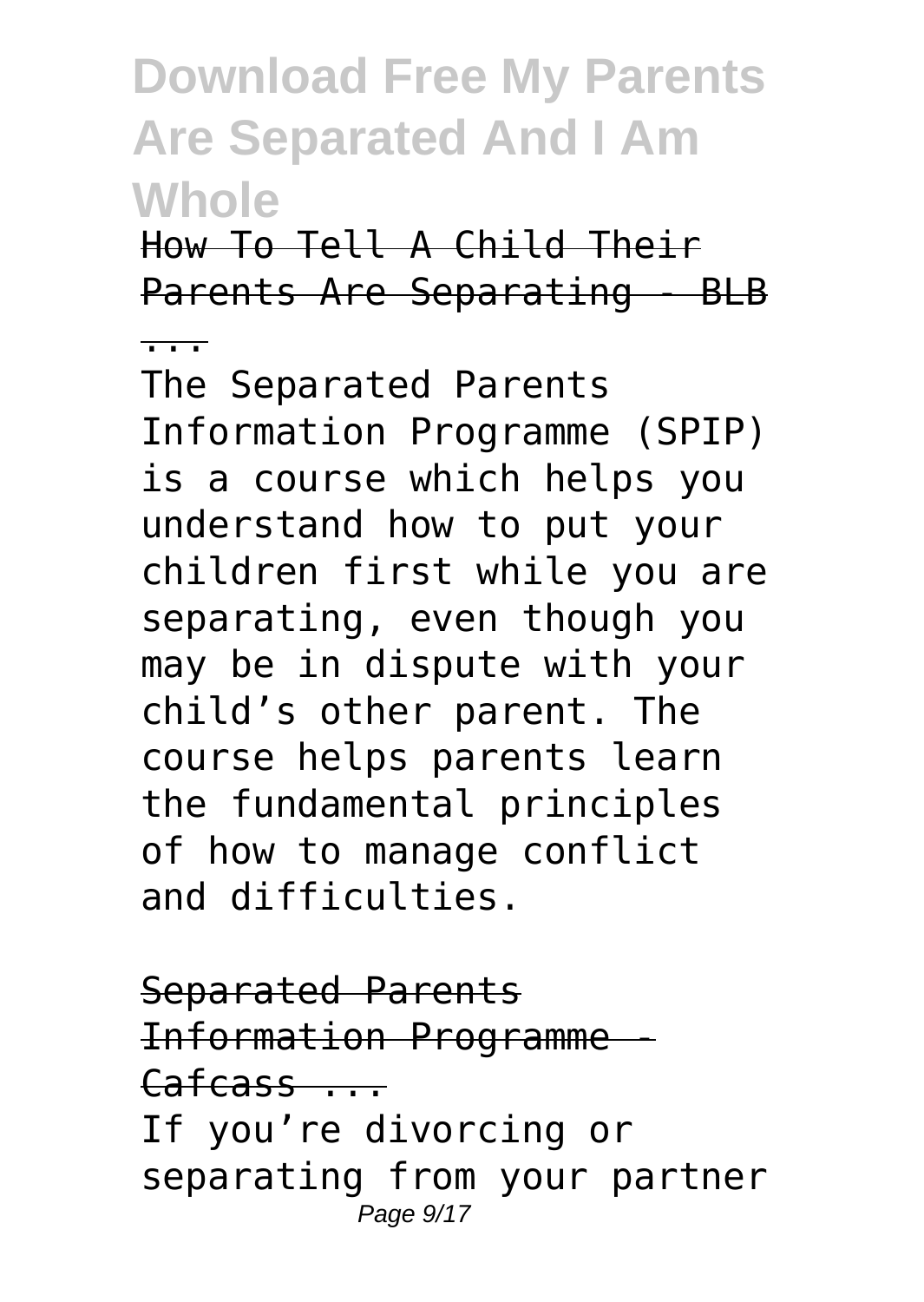and your income has dropped, there are some benefits you can claim as a single person. There are also benefits you can claim if you're now a lone parent and your children live with you all or most of the time. This page tells you more about ...

What benefits can I claim if I am divorcing or separating

...

Get a legal separation instead if you want to live apart without ending the civil partnership. Making agreements about children, money and property You can usually avoid going to court hearings if ... Page 10/17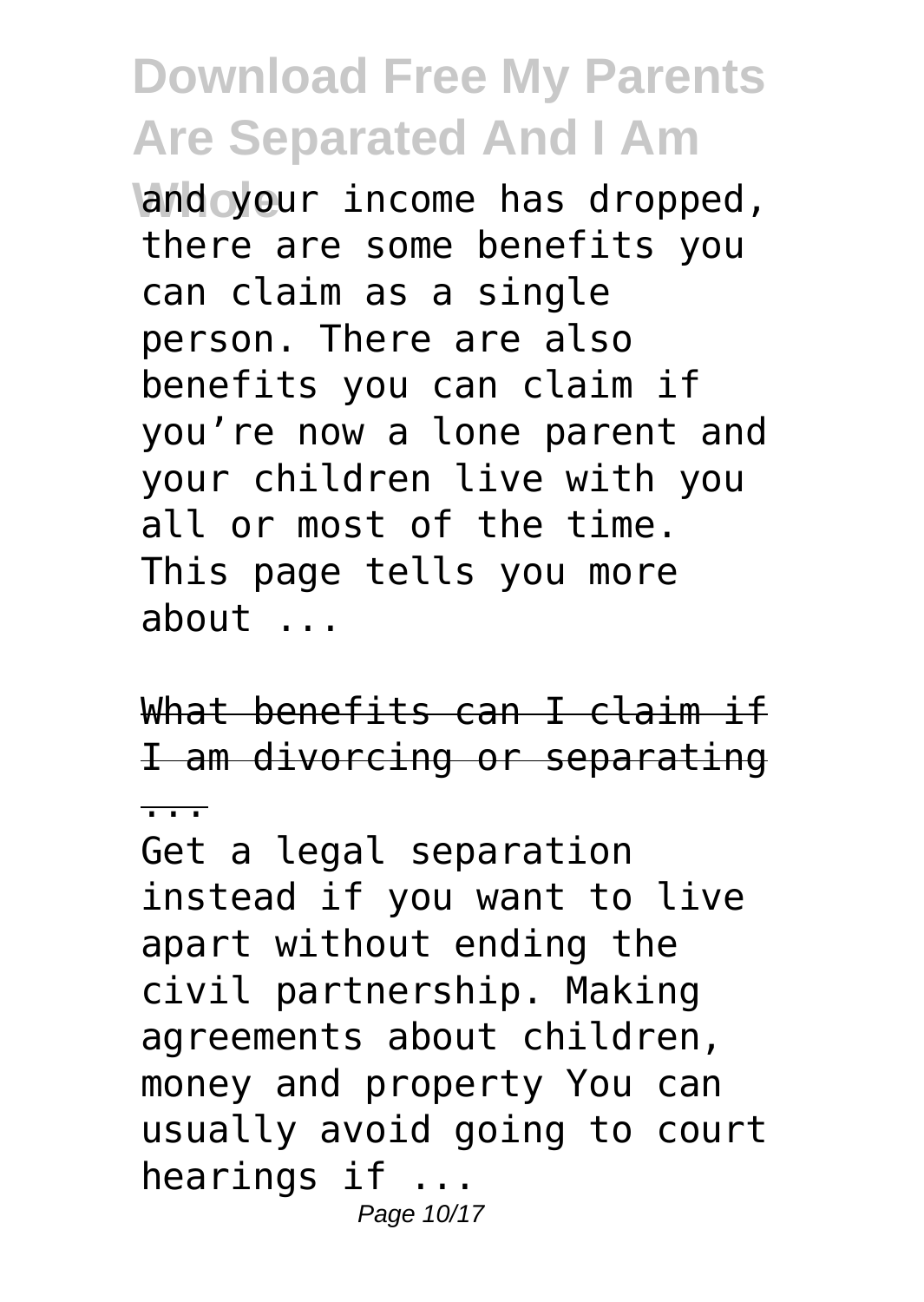Separating or divorcing: what you need to do - GOV.UK Separating parents When parents separate one of the most important issues to resolve is what arrangements will be made for the children. This can include issues such as where the children will live, how often the children will see the other parent, child maintenance, schooling and education.

Children and the law: when parents separate - Rights of ...

My parents separated more than a year ago.I'm 21, so it didn't have the biggest Page 11/17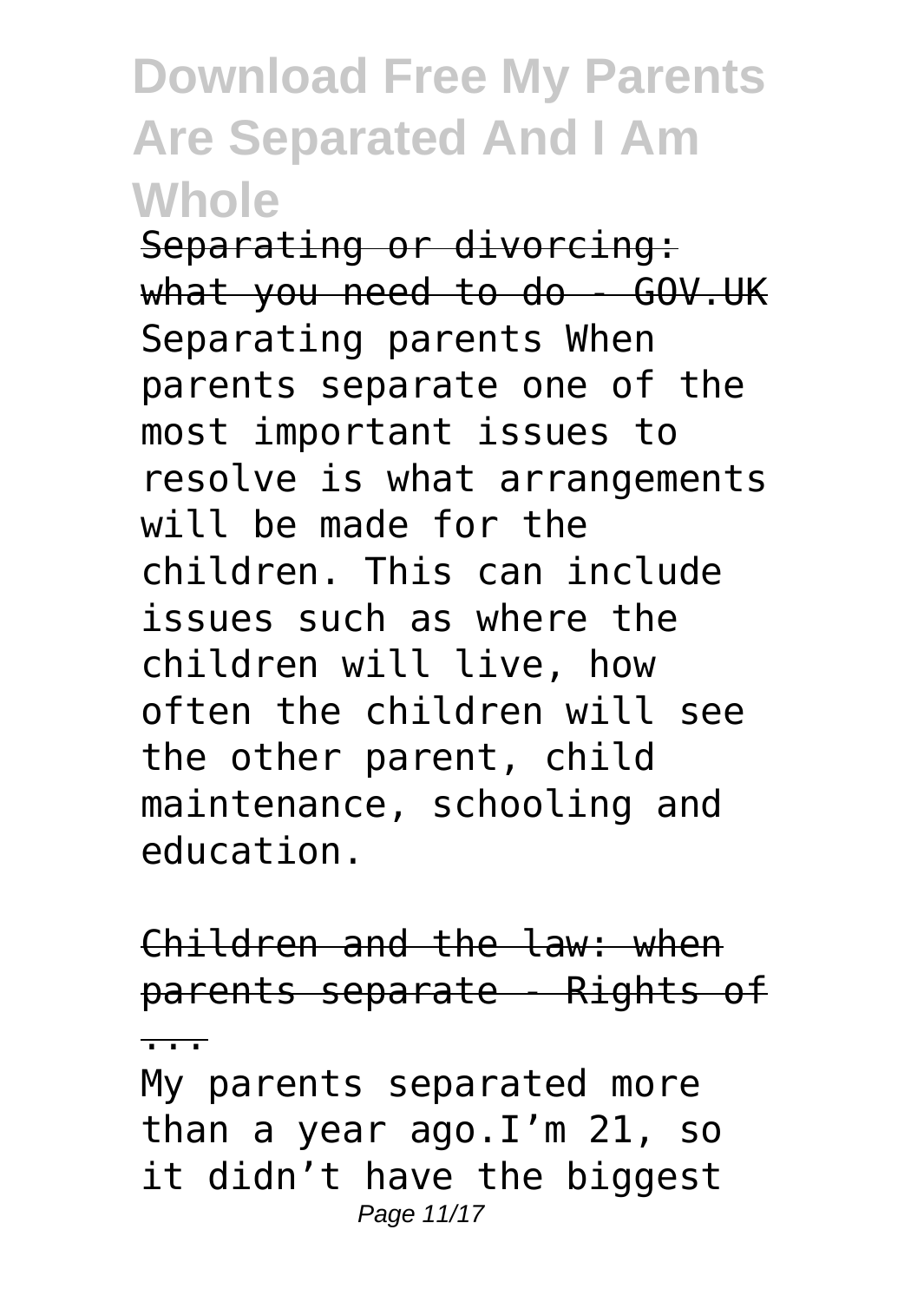impact on my day-to-day life, but emotionally it's been an extremely challenging time.

My parents have separated. Where does that leave me... When parents no longer love each other and decide to live apart, a child can feel as if their world has been turned upside down. The level of upset the child feels can vary depending on how their parents separated, the age of the child, how much they understand, and the support they get from parents, family and friends.

Divorce or separation of parents - the impact on Page 12/17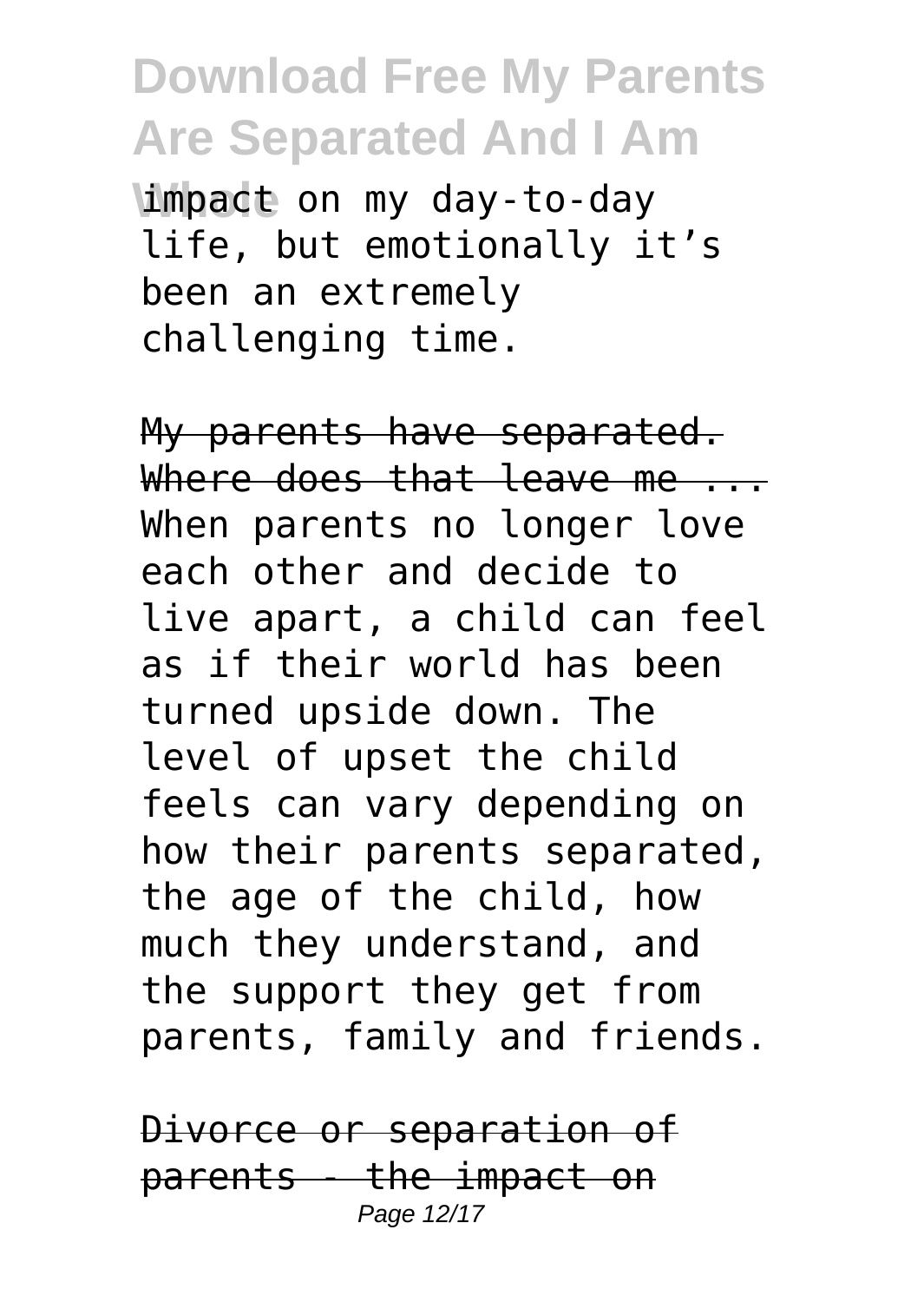**Whole** children ...

My parents have been married for almost 20 years now. Lately, when ever my parents comes home, they start fighting over every little thing. Recently, my dad moved out to live in his apartment alone. He contacts me and i hang out with him a lot. Like one week i'm with Mom, then the next I'm with dad and then I'm with Mom again. They havent file a divorce yet but really, this is seriously ...

My parents are separated?  $+$ Yahoo Answers "It's leading to more questions than answers among many of the separated Page 13/17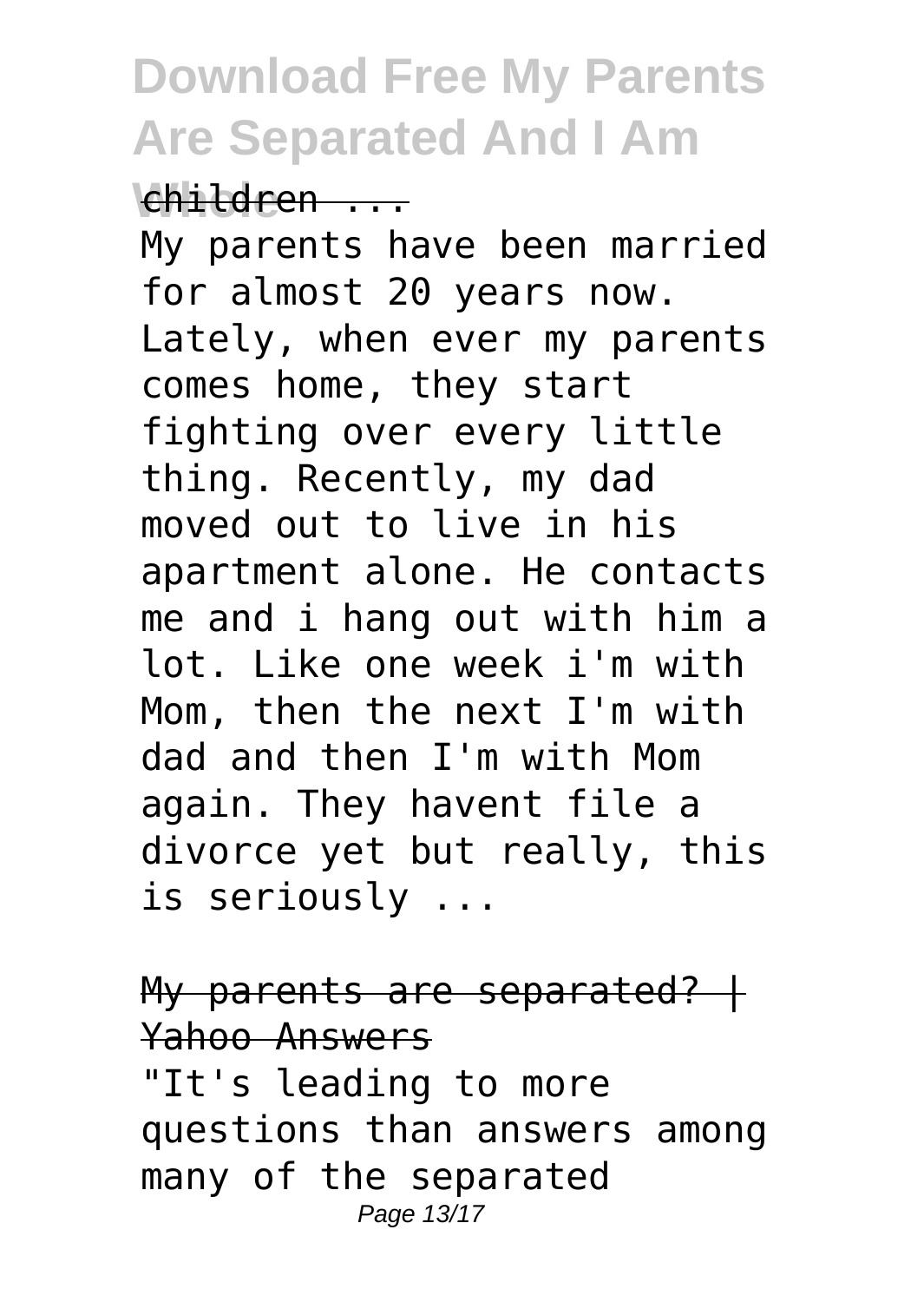parents I know," she says. "I'd already decided to cease physical contact with my child's father last week because of my ...

Coronavirus: Children can visit separated parents during ...

My Parents Are Separated and I Am Whole : Paperback : Createspace Independent Publishing Platform : 9781515269168 : 1515269167 : 15 Sep 2015 : Children and adults will love this positive, empowering book. My parents are separated and I am whole, is a powerful tool for teaching children to think positive. The affirmations in this Page 14/17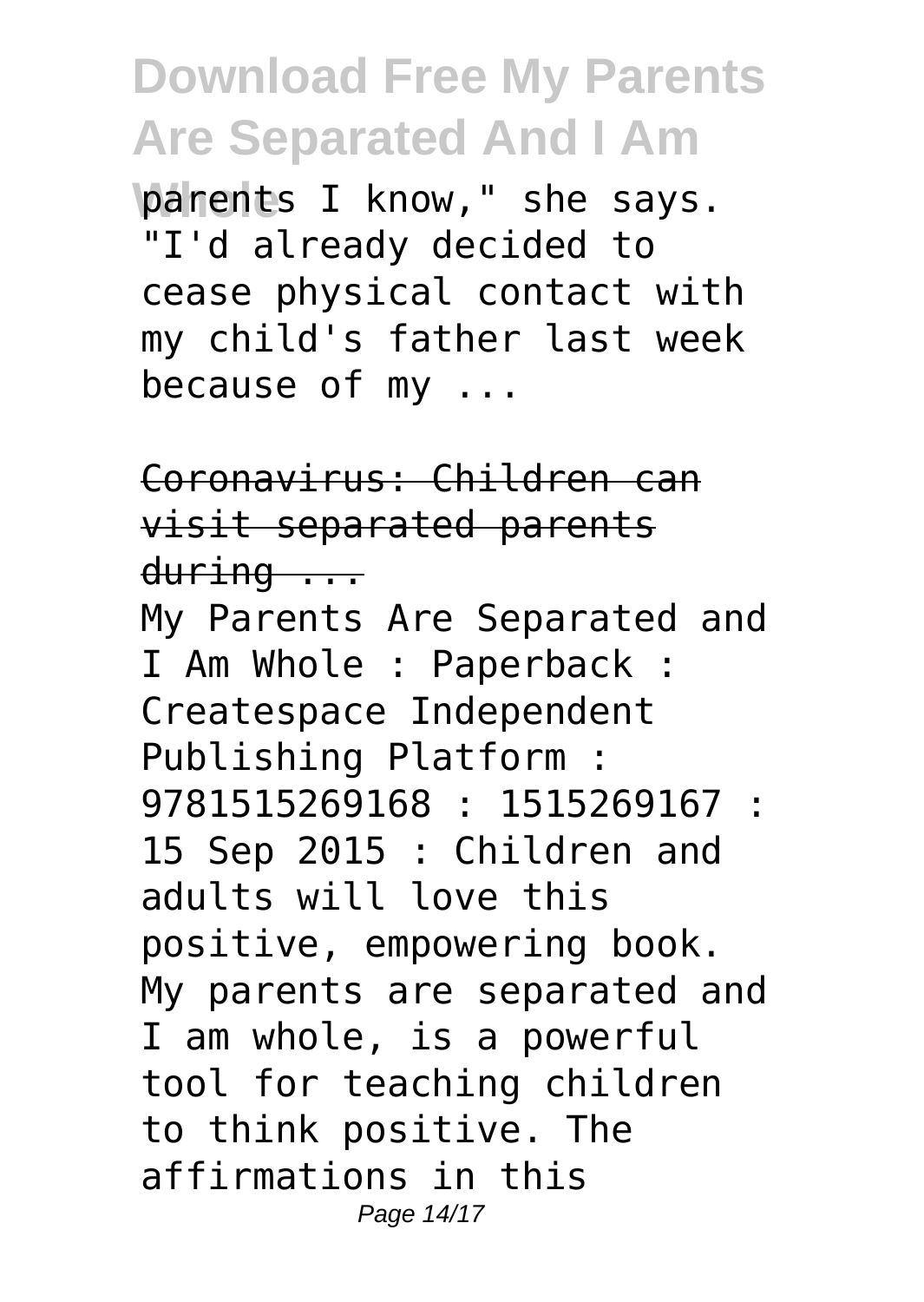**Whole** bookhelp children develop and practice the core building blocks ...

My Parents Are Separated And I Am Whole By Andrea Seydel

... If you're separated or divorced, your child should tell us who they live with or have most contact with. If they spend an equal amount of time with both of their parents, they'll be asked to pick who will support their application. Remember, household income is based on your circumstances at the start of the academic year.

Student finance guide for Page 15/17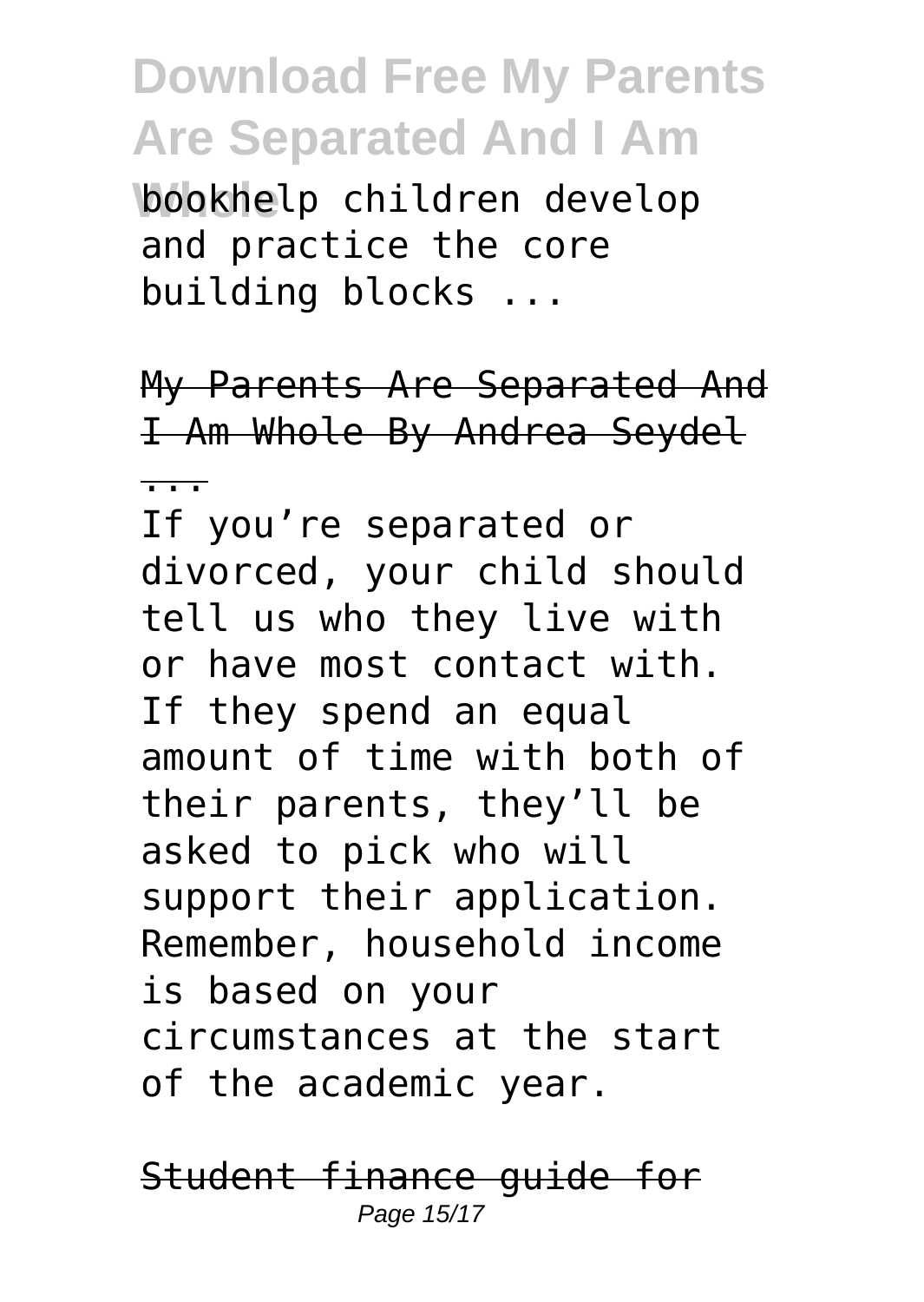**Parents and partners** One such peril would be to set your heart on getting your parents back together. Anne remembers: "After they separated, my parents would still take us out together sometimes. My sister and I would whisper to each other, 'Let's run ahead and leave those two together.' But," she sighs, "I guess it didn't work.

My Parents Are Separating—What Should I Do? — Watchtower ... Children express resistance to staying with their other parent in different ways. A child under five may appear

clingy, cry, scream or Page 16/17